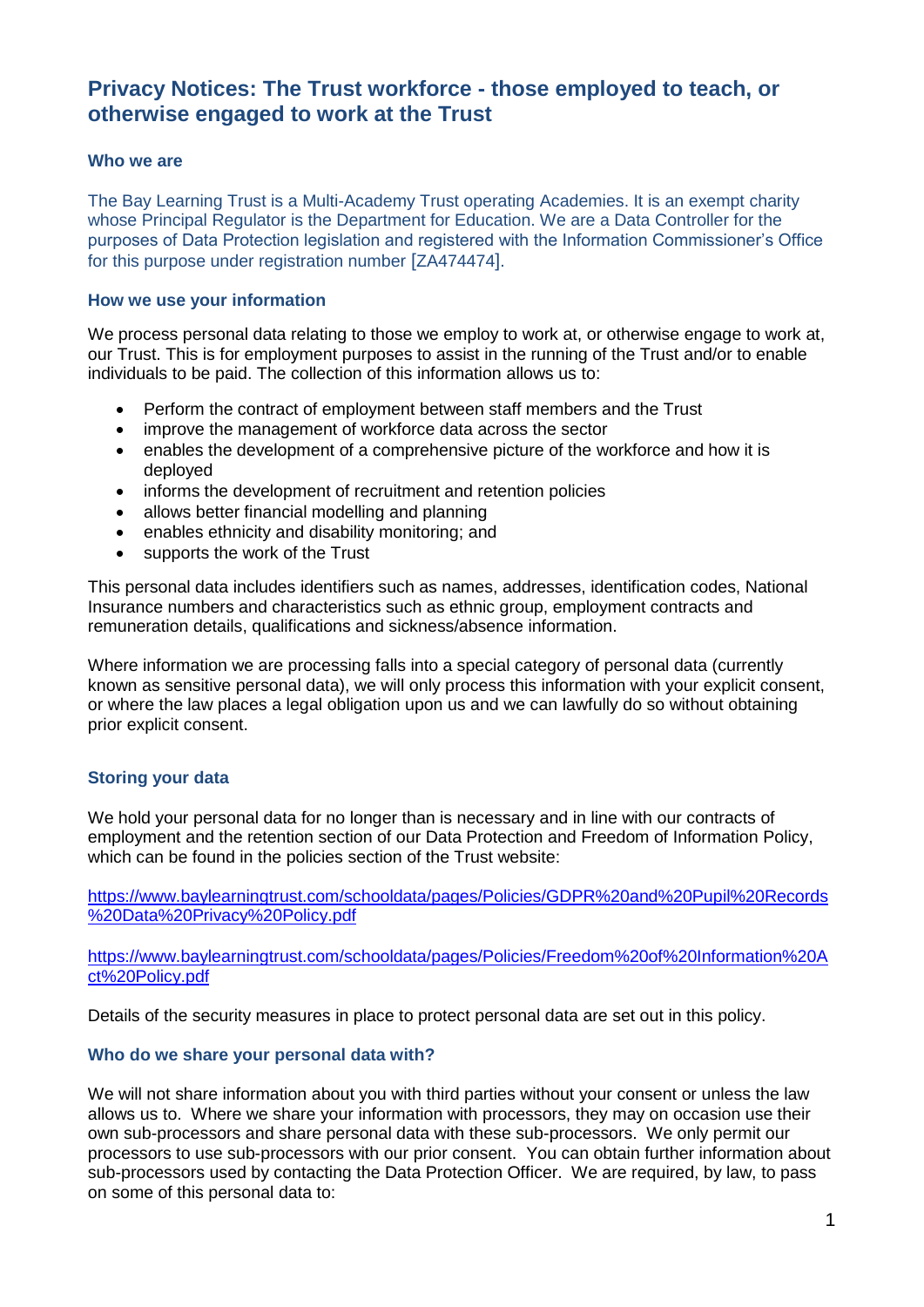- the Department for Education (DfE), OfSTED and Her Majesty's Inspectorate
- the Teacher Pension Agency (TPA) <https://www.teacherspensions.co.uk/public/legal.aspx>
- the Local Government Pension Agency (LGPA)
- the Local Designated Safeguarding Officer
- Third party agencies involved in the investigation of safeguarding allegations against staff working with children

If you require more information about how we and/or DfE store and use your personal data please visit:

 https://www.baylearningtrust.com/schooldata/pages/Policies/GDPR%20and%20Pupil%20 Records%20Data%20Privacy%20Policy.pd[fhttps://www.gov.uk/data-protection-how-we](https://www.gov.uk/data-protection-how-we-collect-and-share-research-data)[collect-and-share-research-data](https://www.gov.uk/data-protection-how-we-collect-and-share-research-data)

We also routinely share your personal data with:

- Microsoft (Office 365 suite)
- Capita SIMS
- Schools Cash Office
- SISRA
- Teachers2Parents
- MyALPS
- DropBox
- **•** Firefly
- Cooke & Cree Solutions
- BlueSky
- Every Maintenance Helpdesk
- Sophos
- SAGE Accounting
- Sage50cloud Payroll
- HCSS
- Google (Google Drive)

## **Requesting access to your personal data**

Under data protection legislation, you have the right to request access to information about you that we hold. To make a request for your personal information, contact the Trust's Data Protection Officer who will be able to process your request.

You also have the right to:

- object to processing of personal data that is likely to cause, or is causing, damage or distress
- prevent processing for the purpose of direct marketing
- object to decisions being taken by automated means
- in certain circumstances, have inaccurate personal data rectified, blocked, erased or destroyed; and
- claim compensation for damages caused by a breach of the Data Protection regulations

If you have a concern about the way we are collecting or using your personal data, you should raise your concern with us in the first instance or directly to the Information Commissioner's Office at<https://ico.org.uk/concerns/>